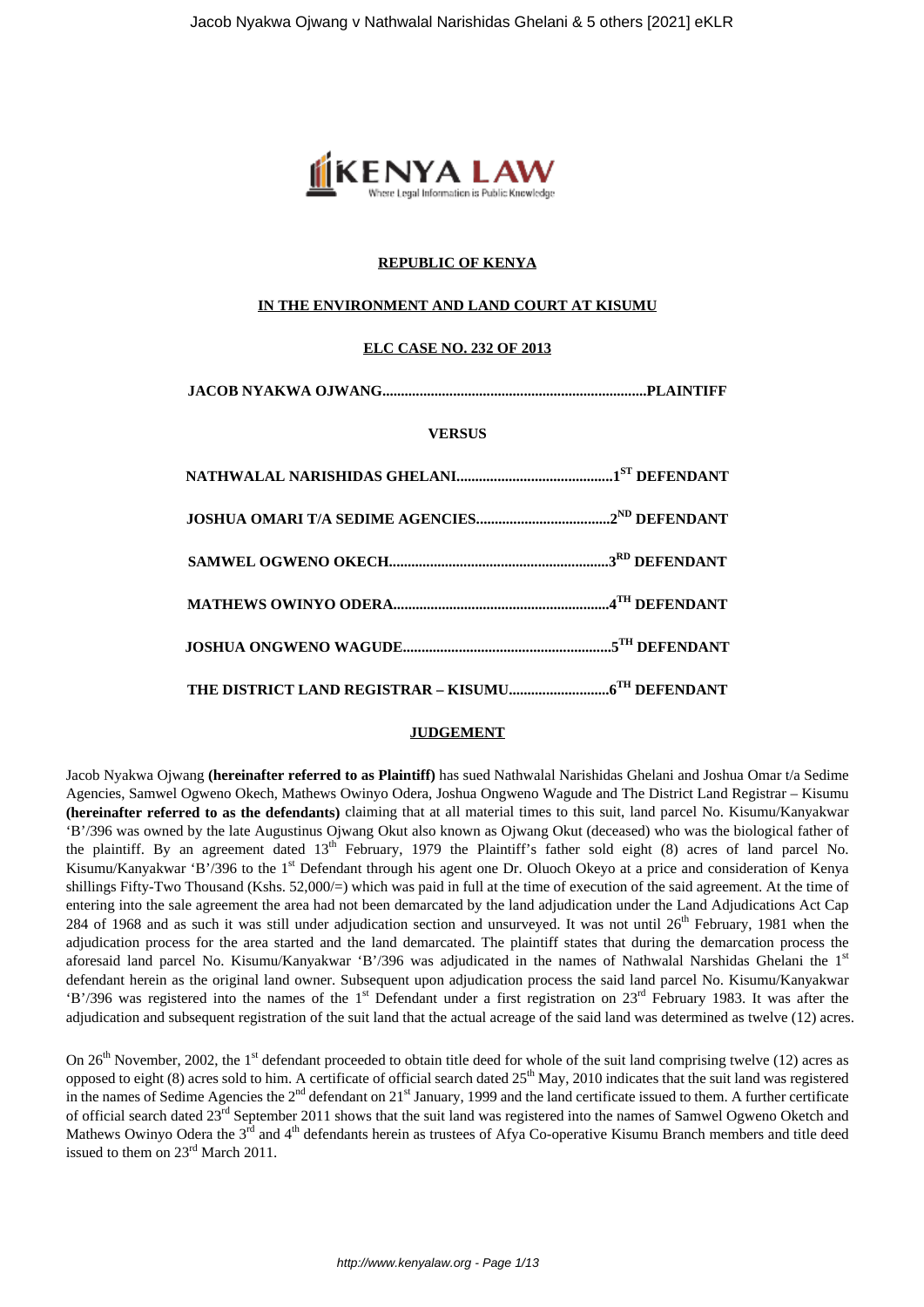The plaintiff alleges that the 5<sup>th</sup> defendant herein fraudulently, unlawfully, maliciously and without any colour of right purportedly sold the whole of the suit land to the  $2<sup>nd</sup>$  defendant who subsequently sold the same to the  $3<sup>rd</sup>$  and  $4<sup>th</sup>$  defendants herein. That on  $18<sup>th</sup>$ August, 2012 when the plaintiff applied for a certified copy of the register (Green Card) his application was turned away with remarks "Custody Check" and on subsequent dates he was told there was "no card" for the suit land.

At one particular instance he was informed, and he was able to have a glimpse of the certified copy of the register (Green card) bearing the names of the 5<sup>th</sup> Defendant but when he asked the 6<sup>th</sup> defendant for a certified copy of the same he was denied.

The  $1<sup>st</sup>$  defendant's action to register the whole of the twelve (12) acres instead of the eight (8) acres sold to him into his names was wrong, illegal, and fraudulent and has effectively denied the plaintiff his rightful share of four (4) acres legally belonging to him as the next of kin and beneficiary of the estate of his late father.

The actions by the  $2^{nd}$ ,  $3^{rd}$ ,  $4^{th}$  and  $5^{th}$  defendants in collusion and in collaboration with the  $6^{th}$  defendant to change ownership of the suit land, tamper with records and make it impossible for the plaintiff to get good information at the land registry pertaining the suit land is fraudulent, illegal, criminal and intended to deny the plaintiff as well as the 1<sup>st</sup> defendant the rightful share and ownership of the suit land and to deprive them of the enjoyment of the same and has effectively delayed the plaintiff's quest to seek justice.

The plaintiff prays for Judgment against the 1<sup>st</sup>, 2<sup>nd</sup>, 3<sup>rd</sup>, 4<sup>th</sup>, 5<sup>th</sup> and 6<sup>th</sup> defendants jointly and severally for a declaration that the defendant is only entitled to eight acres out of land parcel No. KISUMU/KANYAKWAR 'B'/396. The plaintiff further prays for an order that the suit land parcel No. KISUMU/KANYAKWAR 'B'/396 be surveyed, subdivided and a portion measuring eight (8) acres be registered into the names of the  $1<sup>st</sup>$  defendant while the remaining four (4) acres to be registered into the names of the plaintiff. Lastly, he prays for a declaration that any dealings, transactions, entries and records made by and in the names of the  $2<sup>nd</sup>$ , 3<sup>rd</sup>, 4<sup>th</sup> and 5<sup>th</sup> defendants regarding the suit land were fraudulent and void should be cancelled and Costs of this suit plus interest thereon.

The 1<sup>st</sup> Defendant filed a statement of admission denying fraud. The 1<sup>st</sup> Defendant further states that when he bought the suit parcel of land the whole of it was shown to him as measuring (8) acres and therefore he had no ill intentions when he obtained title deed or the whole parcel of land. However, he has no objection to the plaintiff acquiring his share of four (4) acres and leaving to him his other share of eight (8) acres. He further avers that the suit land was demarcated and registered into his names as a first registration and has no knowledge of anybody raising any objections or claiming ownership of the same. The 1<sup>st</sup> Defendant further avers that since buying the suit land and obtaining title deed of the same he has not sold the same to anybody or group of people and therefore he does not know the  $2<sup>nd</sup>$ ,  $3<sup>rd</sup>$ ,  $4<sup>th</sup>$  and  $5<sup>th</sup>$  defendants.

The  $5<sup>th</sup>$  Defendant also filed a statement of admission admitting paragraphs 1, 2, 3, 4, 5, 6, 7, 8, 9, 10 and 11. He states that he was not party to the registration of the suit land into the names of the  $2^{nd}$ ,  $3^{rd}$  and  $4^{th}$  Defendants. He denies any dealing with the  $1^{st}$ ,  $2^{nd}$ ,  $3^{rd}$  and  $4^{th}$  and  $6^{th}$  Defendants in relation to the suit land or at all. He denies any sale agreement with the  $2^{nd}$ ,  $3^{rd}$ , or  $4^{th}$  Defendants for the sale of the suit land or at all and does not therefore know the said  $2<sup>nd</sup>$ ,  $3<sup>rd</sup>$  or  $4<sup>th</sup>$  Defendants. The  $5<sup>th</sup>$  Defendant further avers that he had migrated to Tanzania in the year 1975 and only came back in the year 1985 well after the adjudication and demarcation process in Kanyakwar area had been completed and therefore could not have participated in the demarcation process. The 5<sup>th</sup> Defendant further avers that he again migrated to Suba District in 1987 until 2007 when he came back and therefore the allegation that the suit land might at one time been in his names was made in his absence, fraudulent, criminal and also made without his knowledge, consent nor approval. That he never at any time or at all has he either signed any papers nor attended any land control board for transfer to anybody in relation to the suit lad and if such documents are there then they are a forgery and a misrepresentation.

The  $3<sup>rd</sup>$ ,  $4<sup>th</sup>$  Defendants filed a statement of defence denying the contents of paragraph 4 of the plaint. In particular, the Defendants deny that No. KISUMU/KANYAKWAR 'B'/396 belonged to and was hitherto owned by one Augustinus Ojwang Okut now deceased. Besides, the defendants also deny that the plaintiff herein is a biological son of the said Augustinus Ojwang Okut. The 3<sup>rd</sup>, 4<sup>th</sup> Defendants further state that the suit property herein was adjudicated and demarcated in favour of one Petro Omeri Okoth, prior to the transfer of same to and/or in favour of the 1<sup>st</sup> Defendant herein. In this regard, the allegations that the suit property hitherto belonged to Augustinus Ojang Okut, is a Mirage. In particular, the said Augustinus ojwang Okut, now Deceased, could not purport to have sold and/or entered into any valid land sale agreement with Dr. Oluoch Okeyo, allegedly on behalf of the 1<sup>st</sup> Defendant, without having been the adjudicated owner and/or proprietor of the suit property. The Defendants aver that the suit property herein, which was adjudicated in favour of Petro Omeri Okoth was entirely transferred to the 1<sup>st</sup> Defendant, without regard to the acreage and/or otherwise. Consequently, the 1<sup>st</sup> Defendant became the legitimate owner of the entire property and not 8 Acres as the plaintiff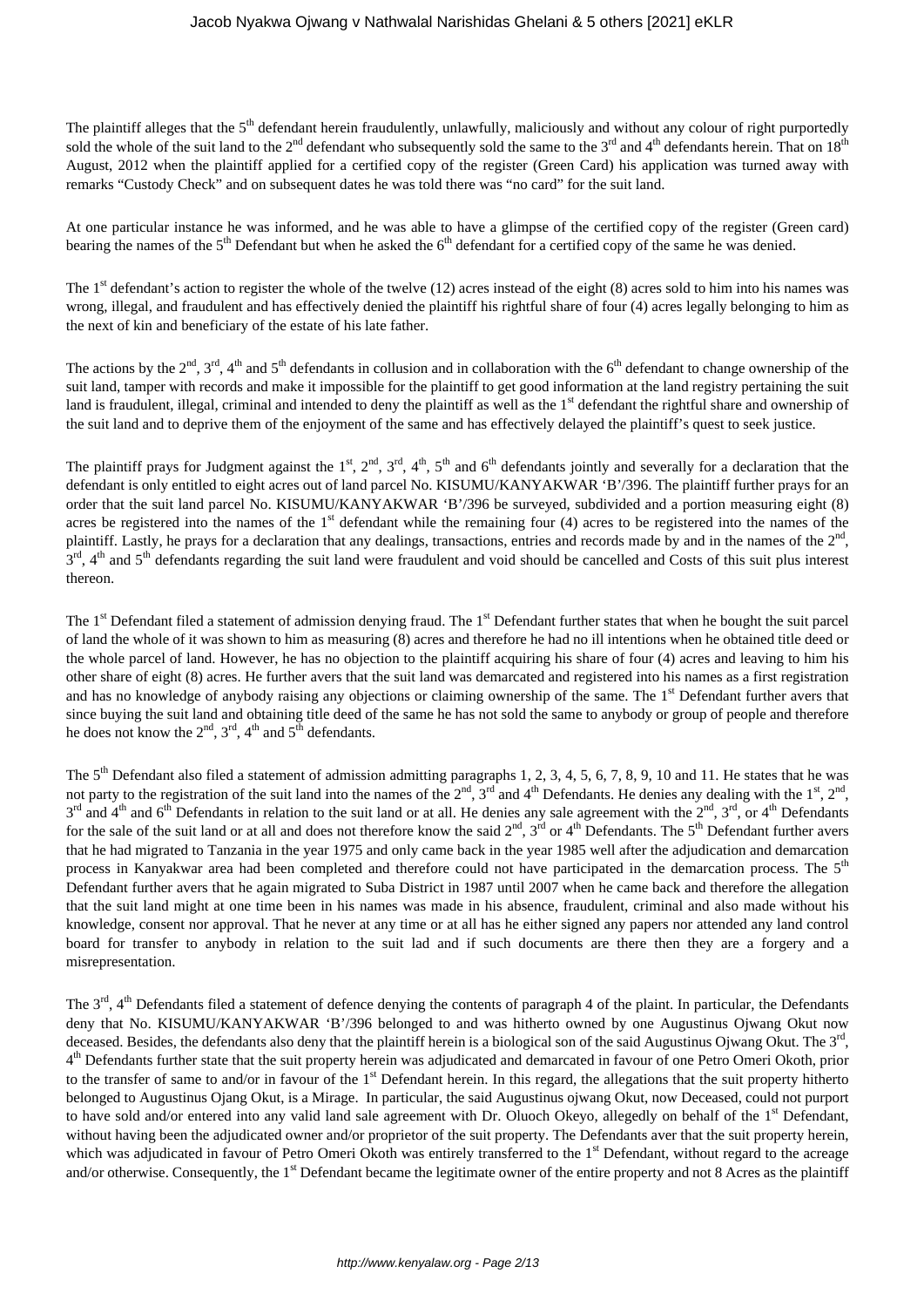would want the honourable court to believe. The Defendants herein aver that the suit property was never adjudicated in favour of the 1<sup>st</sup> Defendant, save that the 1<sup>st</sup> Defendant acquired ownership when the adjudication and demarcation process was still on going. However, the suit property was adjudicated and demarcated in favour of Petro Omeri Okoth who thereafter transferred same to the 1<sup>st</sup> Defendant.

The defendants admit the contents of paragraph 9 of the plaint and re-affirm that the registration of the suit property in favour of the 1<sup>st</sup> Defendant, followed and was pursuant to a first registration. For clarity, the acreage of all parcels of land under the Adjudication and Demarcation process, the suit property not excepted, are ordinarily determined at the time of the Adjudication process and not after. In this regard, the contents of paragraph 10 are informed by ignorance of the obtained adjudication and Demarcation process. The Defendants aver that the  $1<sup>st</sup>$  Defendant, acquired the entire of the suit property from the previous adjudicated owner, who was separate and distinct from the Plaintiff's alleged father, now deceased. The Defendants aver that the suit property appears to have been lawfully transferred to and/or in favour of the 2<sup>nd</sup> Defendant, who acquired lawful title thereto. The Defendants aver that they were deputized by Afya Sacco co-operative Society Limited, Kisumu Branch, to procure and obtain a suitable property for and on behalf of the members thereof and in this regard, the Defendants identified and thereafter acquired the suit property. Consequently, the Defendants are Bona-fide purchasers for value without any defects on the Title, whatsoever. The Defendants deny the allegations of fraud.

The Defendants deny having colluded with the  $2<sup>nd</sup>$ ,  $5<sup>th</sup>$  and  $6<sup>th</sup>$  Defendants, towards and/or in respect of the acquisition of the suit property. For clarity, the suit property was lawfully acquired by the Defendants, pursuant to a lawful sale/purchase agreement, following exercise of the requisite due diligence. Owing to the fact that the suit property was lawfully purchased and therefore acquired by the Defendants, the Defendants deny that the plaintiff has any lawful rights over and in respect of the suit property (which has since been sub-divided into various portions and hence non-existent) or any portion thereof, whatsoever**.**

The Defendants contend that the instant suit as drawn and filed is misconceived, bad in law and otherwise legally untenable. Consequently, the Defendants reserve the right to raise and canvass preliminary objections on points of law, as hereunder;

i.The plaintiff's claim is statutorily time barred pursuant to and/or by dint of Section 4 of the Limitation of actions act Chapter 22, Laws of Kenya.

ii. The suit against the  $1<sup>st</sup>$  Defendant who is long dead is void ab initio.

iii.The plaintiff is Devoid of the requisite locus standi to mount and/or maintain the instant suit. In this regard, the plaintiff is a Busybody.

iv.The entire proceedings herein are a nullity and hence void ab initio.

v.The suit herein is pre-mature, misconceived and bad in law.

vi.The plaint herein does not disclose any reasonable cause of action against the defendants.

vii.The instant suit amounts to and/or constitutes an abuse of the due process of court.

viii.The plaintiff is non-suited.

The  $3<sup>rd</sup>$  and  $4<sup>th</sup>$  Defendants pray that the suit be dismissed with costs.

When the matter came up for hearing, Jacob Nyakwa Ojwang of Dago sub-location testified that he is the legal representative of the estate of his father known as Augustine Ojwang Okut having obtained a grant of letters of administration intestate. The 1st Defendant was sold land measuring 8 acres by his father in 1979 leaving 4 acres as the whole land was 12 acres. When his father sold eight acres to 1<sup>st</sup> Defendant in 1979 the land had not been adjudicated and registered. When the land was later adjudicated the whole 12 acres were registered in the 1<sup>st</sup> Defendant's name. The plaintiff produced the sale agreement between Dr. Oluoch Okeyo a representative of 1<sup>st</sup> Defendant and his late father. The plaintiff further produced the adjudication record showing the land was registered in 1<sup>st</sup> Defendants name. The plaintiff further produced the certificate of official search showing the land was registered in 1<sup>st</sup> Defendant's name.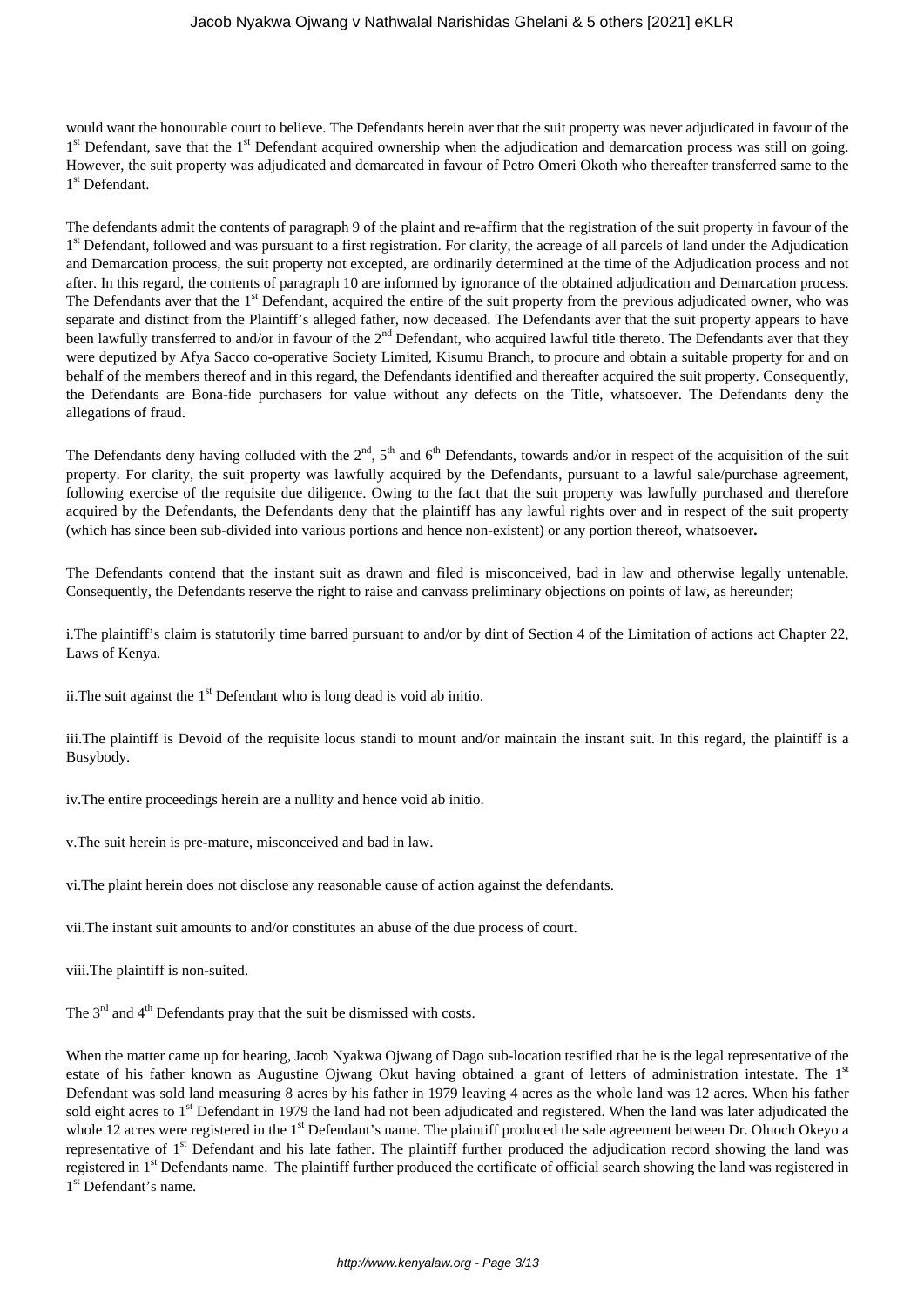## Jacob Nyakwa Ojwang v Nathwalal Narishidas Ghelani & 5 others [2021] eKLR

After discovering that  $1<sup>st</sup>$  Defendant had been registered with the whole land, the plaintiff's contention was that the  $1<sup>st</sup>$  Defendant took four (4) acres more than he bought and the plaintiff wanted four (4) acres returned to the estate of his father. He later did a search in 2009 and 2010 on the land and found the 2<sup>nd</sup> and 3<sup>rd</sup> Defendant had been registered as the proprietors. He was not involved in the transfers of the land to  $1<sup>st</sup>$  Defendant or from the  $1<sup>st</sup>$  Defendant to the other Defendants. He knows that the land has since been sub-divided into almost fifty parcels and his prayer is that all those parcels be cancelled to enable him get four acres and the other eight acres be left with 1<sup>st</sup> Defendant. He also prays for costs.

On cross examination by Mr. Ogutu, counsel for the  $3^{rd}$  and  $4^{th}$  defendants, he states that land parcel Kisumu/Kanyakwar B/396 is not in the schedule of the certificate of confirmation in the estate to be distributed because the land was in the name of 1<sup>st</sup> Defendant then. He does not have any documentary evidence to show that his late father had been registered with the suit land. After adjudication the land was registered with 1<sup>st</sup> Defendant but the adjudication record has the name of Petro Omeri Okoth above that of 1<sup>st</sup> Defendant but the former was entered and cancelled.

That Petro Omeri Okoth was a family or clan member. His family had not lodged a complaint on the adjudication result over the land. His father did not need to be registered with the land after adjudication as he had sold it to  $1<sup>st</sup>$  Defendant. The sale agreement over the land was signed by Dr. Oluoch for the 1<sup>st</sup> Defendant. The sale agreement did not disclose the parcel number. The sale agreement does not show that Dr. Oluoch was signing as an agent for the 1<sup>st</sup> Defendant or that he was buying the land on behalf of 1<sup>st</sup> Defendant or anybody else. In 2007, he discovered that the 1<sup>st</sup> Defendant had been registered with all 12 acres instead of 8 acres. He does not know how the  $3^{\text{rd}}$  and  $4^{\text{th}}$  Defendants got registered with the suit land. He has not seen the documents filed by  $3^{\text{rd}}$  and  $4^{\text{th}}$ Defendants that show that they got the land from the  $2<sup>nd</sup>$  Defendant but if that is confirmed as the case, he would not be surprised because he found in the 2010 search that 2<sup>nd</sup> Defendant had been registered with the whole land.

**PW2-, Thomas Okumu Obongo** a resident of Kanyakwar. States that the plaintiff is a first cousin and that his father and plaintiff's father had sold land to the 1<sup>st</sup> Defendant. He does not know the parcel number but is at Kanyakwar. The whole land was 12 acres and when plaintiff followed up he established only eight acres had been sold to  $1<sup>st</sup>$  Defendant but had been registered with the whole parcel. He does not know how the  $2<sup>nd</sup>$  to  $5<sup>th</sup>$  Defendants got registered with the suit land. On Cross examination by Mr. Ogutu, he states that he does not know whether there exists a sale agreement signed by his late father and the Plaintiff's father selling the land to 1<sup>st</sup> Defendant as he was then young. He cannot remember the parcel reference of the land in dispute.

**PW3, Samwel Oduke Ojwang of Dago Sub location,** states that the Plaintiff is his blood brother. He knows the case before the court as his father Augustinos Ojwang sold the land to an Asian called Ghelani. He does not recall the parcel number. The land that was sold to Ghelani was eight acres and the remaining acres were to remain for the family. He does not know how Joshua Omari TA Sedline Agencies got involved in the land. He also does not know how Samuel Gweno Oketch, Mathews Owinyo Odero and Joshua Ogweno Wagude got involved with the land.

On being Cross examined by M/s Winnie Ochola, he states that his father Augustinos Ojwang Okutu was the owner of the land and sold eight acres to the Asian called Ghelani. The land is Kisumu/Kanyakwar B/396. He does not have any documentary evidence to show that the land was registered with his late father but the plaintiff has the details. His statement indicated that he was a witness in the sale agreement between his late father and Ghelani. He is not aware that the sale agreement did not give the parcel number. He does not know how to read but signed the agreement after his father asked him to do so. He cannot recall the year the adjudication of the land was done. He is not aware that the suit land was first adjudicated in the name of Petro Omeri Okoth and not his father. He is not aware that Ghelani was to get the whole parcel of 4.8. hectares as the portion sold was eight (8) acres.

**PW4, Peter Adhola Ojwang of Kanyakwar Dago Sub-location** used to work at Kiboswa slaughter house. The Plaintiff is his youngest brother from the same parents whereas he is the oldest and PW3 is in between. He states that the land in dispute is up the hill. His father sold only eight (8) acres leaving four (4) acres for the three. They have not sold any portion of the four acres to anybody. He does not know any other buyer of the land except the Asian called Ghelani. He does not know how 2<sup>nd</sup> to 5<sup>th</sup> Defendant acquired registration of the suit land. On Cross examination by M/s Ochola- He states that he does not know where the Asian called Ghelani who had bought the eight acres of the land in 1979 resides. He did not sign the sale agreement. He was not there when adjudication of the land took place. The sale was before adjudication. He is not aware that after adjudication the land was first registered with Petro Omari Okoth. He does not agree with the suggestion that his father did not own the land as it belonged to his grandfather.

**The 3rd and 4th Defendants on their part called Mathews Owino Odera** an employee of Jaramogi Oginga Odinga Referal Hospital as a medical laboratory technologist. He knows Afya SACCO Co- Operative Ltd because he was the branch chairman at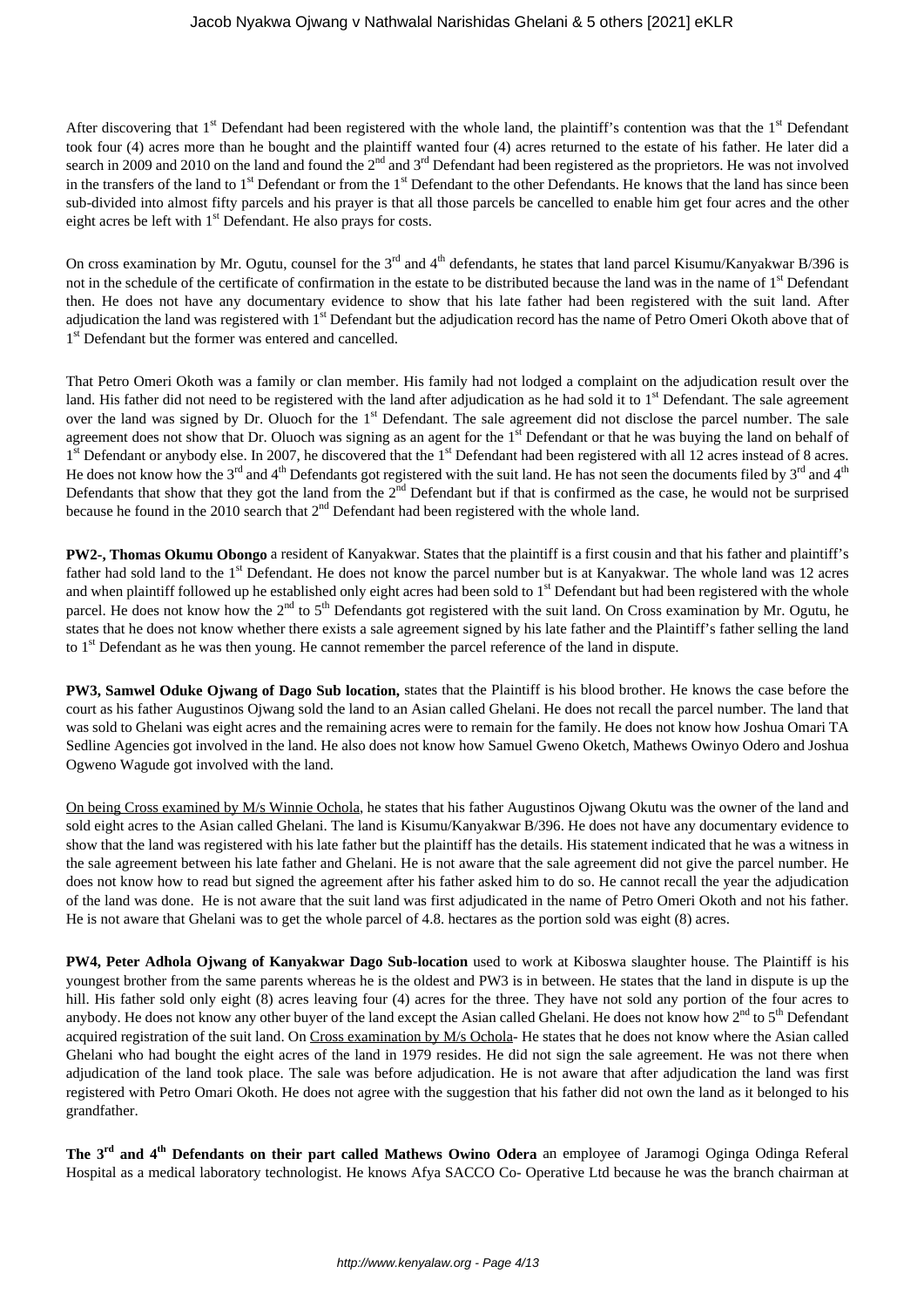the material time and he is aware that the suit revolves on land parcel No. Kisumu/Kanyakwar 'B'/396. He testified that the suit property does not exist. The land was subdivided and new titles issued. That the land was registered in the names of Afya Sacco, that the names of the  $4<sup>th</sup>$  and  $3<sup>rd</sup>$  Defendants as trustees. They were not aware of the plaintiff's claim as the Adjudication record shows that the registered owner was Petro Omari Okoth and the second name on the adjudication register is Nathanalel Narshlas Gelani. He refers to case number 55 of 1981 without elaborating on the parties and the particular details. He states that it is not true that the land belonged to the plaintiff's father. The sale agreement between Ojwang Okoth and Okeyo was made on 13/2/1970 but it does not have the parcel number. On cross examination by Nadhifo, counsel for the plaintiff, DWI states that the 1<sup>st</sup> registered owner was Petro. Omeri Okoth. That the name of Ghelani does not appear on the green card. The names on the green card were Adegu |Sungu Wagude and Josphad Ongweno Wagudae. That the name Ghelani does not appear on the green card. He states that when they did search on 13/12/2007, the land was registered in the names of 1<sup>st</sup> Defendant. On 4/07/2011, the land was registered in the names of Samuel Okech Ogweno. That they did due diligence.

On re- examination by Ogutu, DW1 states that he had never met Nathalal Ghelani. That the land was not sold by the 1<sup>st</sup> Defendant. He avers that he had not been shown any document showing that the land belonged to the Plaintiff's father. That the land did not initially belong to the 1<sup>st</sup> Defendant as the first owner was Petro Omeri Okoth. There is no connection between the plaintiff and parcel no. 396.

# **PLAINTIFF'S SUBMISSIONS**

The Plaintiff submits that the evidence on record demonstrates that his deceased father owned the suit parcel of land and sold the same to the  $1<sup>st</sup>$  Defendant and that he adjudication record produced by the Plaintiff and the  $3<sup>rd</sup>$  and  $4<sup>th</sup>$  Defendants bears a note that the name of the said Peter Omeri was cancelled based on a case no. 55 of 1981. The plaintiff relies upon the admission filed by the 1<sup>st</sup> Defendant in arguing that it is more probable than not that indeed the suit parcel of land belonged to the deceased Augustinus Ojwang prior to demarcation and as such the plaintiff herein indeed has the locus to bring this suit as the administrator of the estate of his late father.

According to the plaintiff, the adjudicating record shows that the parcel of land was registered in the name of the 1<sup>st</sup> Defendant, who went on to obtain a title in his name on 26.11.2002 as per the title deed produced, the certificate of official search dated 13.12.2007 shows that indeed the land was registered in the name of the 1<sup>st</sup> Defendant. The green card indicates that the first registered owner was one Adega Sunga Wagude and later Joshua Ongwen Wagude the 5<sup>th</sup> Defendant herein who denied having any knowledge of the suit parcel of land as per the statement of admission filed. The land allegedly came from the said Joshua Ongwen Wagude to the name of Sedime Agencies the 2<sup>nd</sup> Defendant who sold to the 3<sup>rd</sup> and 4<sup>th</sup> Defendants. It is clear that the name of the 1<sup>st</sup> Defendant whom the  $3^{rd}$  and  $4^{th}$  Defendants admit owned the land from the date of adjudication does not appear on the green card at all. It is clear that the  $2<sup>nd</sup>$  Defendant fraudulently obtained the title and as such could not pass good title to the  $3<sup>rd</sup>$  and  $4<sup>th</sup>$  Defendants. Had the 3<sup>rd</sup> and 4<sup>th</sup> Defendants conducted a historical search or even simply done due diligence by visiting the land physically and inquiring form the neighbors, they would have known the true status.

## **The plaintiff relies on the case of Esther Ndegi Niir & Another vs Leonard Gatei (2014) eKLR where Mutungi J held that;**

*'…the rampant cases of fraudulent transactions involving title to land has rendered it necessary for legal practitioners involving title to land to carry out due diligence that goes beyond merely obtaining certificate of official search… Section 26 (1) (a) and (b) of the Land Registration Act in my view places a responsibility to purchasers of titled properties to ascertain the status of a property beyond carrying out an official search. In this era when there are many cases of what has been described as 'grabbed lands' it is essential to endeavor to ascertain the history and/or root to the Title.'*

The plaintiff submits that from the facts presented in trial and the evidence adduced in form of documentary evidence, it is clear that the 2<sup>nd</sup> Defendant fraudulently and unlawfully acquired the title to the suit parcel of land and as such could not have passed good title to the  $3<sup>rd</sup>$  and  $4<sup>th</sup>$  Defendants and as such the title held by the latter is not indefeasible.

This whole case smacks of fraud, corruption and illegality which they pray the defendants are not allowed to get away with. The  $2<sup>nd</sup>$ Defendant could not have passed good title to the 3<sup>rd</sup> and 4<sup>th</sup> Defendants. The plaintiff relies on the case of Esther Ndegi Njiru & Another v. Leonard Gatei (2014) eKLR where it was stated: -

**"…Whereas the law respects and upholds sanctity of title the law also provided for situations when title shall not be absolute and indefeasible…. Article 40 (6) of the Constitution removes protection of title to property that tis found to have been**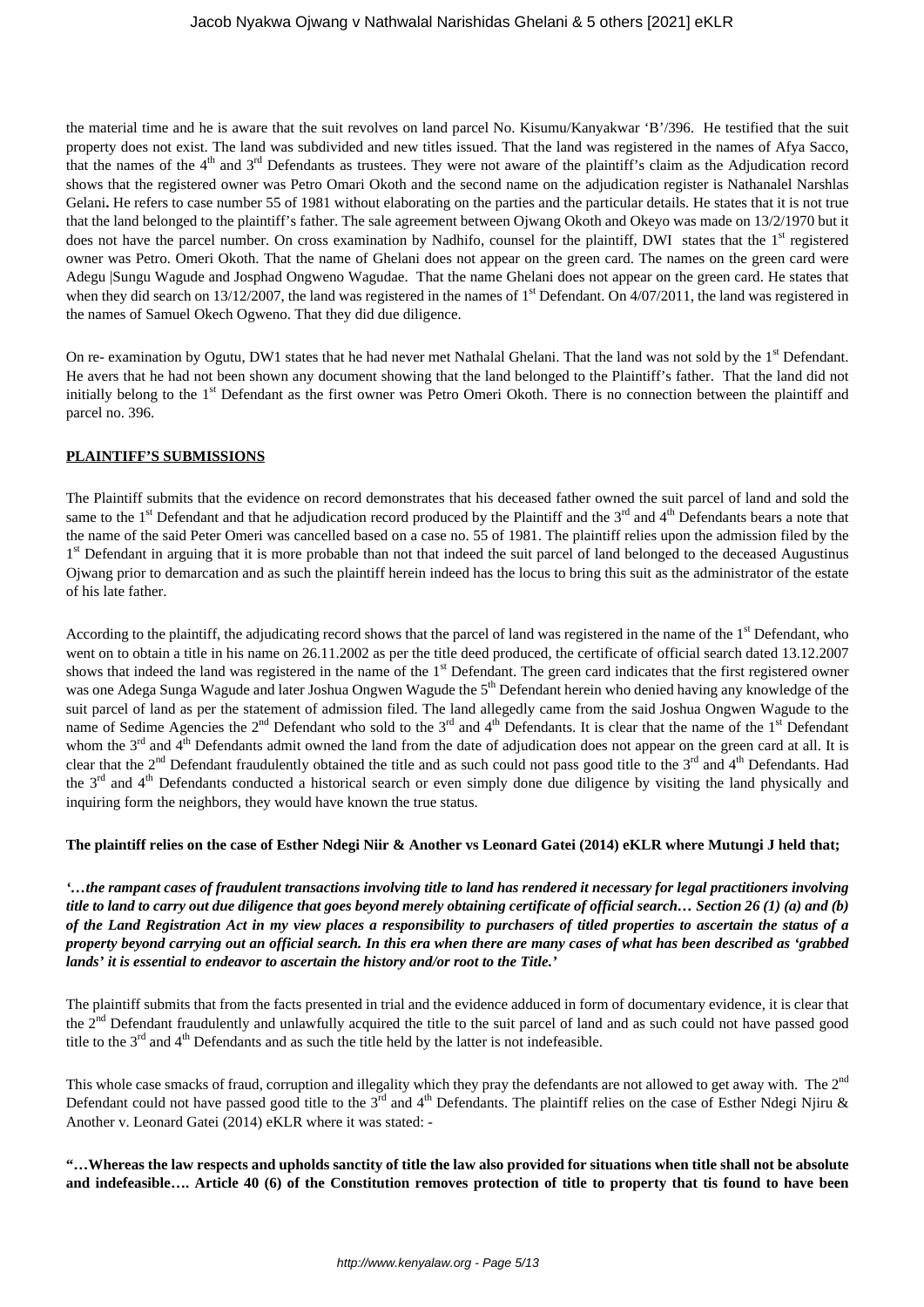**unlawfully acquired…"The 1st and 5th Defendants herein both filed statements of admissions in response to the suit herein.**

The plaintiff submits that the 1<sup>st</sup> Defendant at paragraph 5 admits that he bought and was shown only eight acres (8 acres) **of the land and that he had no ill intention when he obtained the title deed for 12 acres. He goes ahead at paragraph 6 of the statement to state that he has no objection whatsoever to the Plaintiff acquiring his share of the four (4) acres of land as prayed. The 1st Defendant at paragraph 8 states that he has never sold the suit parcel of land to anyone or any group of people and as such does not know the 2nd – 5th Defendants. He joins issue with the plaintiff in praying for judgment against the 2nd to 5th Defendants. The 5th Defendant similarly filed a statement of admission stating that he did not participate in the process of adjudication as at the time he was away in Tanzania and that the never attended any land control board or signed any papers transferring the suit parcel of land to anybody and prayed for judgment against the other Defendants as prayed by the plaintiff. Now, the 3rd and 4th Defendants have submitted that the signatures contained on the statements of admission are forgeries that had been made by the same person due to the similarity in print of the plaint and the statements of admission but the 3rd and 4th Defendants herein have not brought anything before court to prove that the signatures on these statements of admission are a forgery and who the perpetrator is. This honorable court as being tasked to compare signatures in accordance with section 76 of the Evidence Act whose language is permissive and not mandatory in nature.** 

**It is not in dispute that the suit is based on fraud which is a tort which is limited to three years within which an action can be brought. However, it is trite that in matters of fraud, the time starts to run from the time when the discovery was made. From the plaint, it appears that the Plaintiff discovered the fraud in 2012 and filed the suit in 2013 thereby defeating the time limit set by Limitation of Action Act, Cap 22, laws of Kenya.**

**The plaintiff relies on the case of JAVED GABAL RAHIM & another VS BENARD ALFRED WEKESA SAMBU & Another. CA NO. 11 of 2001 LLR 6088 (CAK) the court is said to have held as follows;**

*"In a claim for land on the basis that registration was done by way of fraud, the time starts to run when the said registration is discovered and the limitation is a period of three years."*

## **THE DEFENDANTS' SUBMISSIONS**

The  $3<sup>rd</sup>$  and  $4<sup>th</sup>$  defendants submit that from the evidence tendered before the Honourable court, both oral and Documentary, it is common ground that the suit property, was first Adjudicated and demarcated to and/or in favour of one Petro Omeri Okoth, whose name was entered on the Adjudication Record at the very onset of the process.

On the other hand, it is also worth to note that upon the demarcation of the suit property to and/or in favour of the said Petro Omeri Okoth, there was an objection, which was lodged by the  $1<sup>st</sup>$  Defendant herein vide Case No. 55 of 1981, which appears to have succeeded and the suit property was thereafter transferred and registered in the name of the 1<sup>st</sup> Defendant. The contention by and/or on behalf of the plaintiff, that the suit property hitherto belonged to and was Adjudicated in favour of Austinus Ojwang Okut, now Deceased, is not supported by any evidence and in this regard, it is explicit that the allegations pertaining to such ownership, was therefore not proven and/or otherwise established. Where a party alleges, the Burden of proof lies on the shoulders of the party making the allegations and therefore in respect of the case, the burden of proving that the suit property belonged to and was adjudicated in favour of Agustinus Ojwang Okut, now deceased, laid on the plaintiff.

In support of the foregoing submissions, the  $3<sup>rd</sup>$  and  $4<sup>th</sup>$  defendants invoke and rely in the decision in the case of Pinnacle Tours and Travel Limited & 3 Others V Pauline Ngigi T/A Safari Market Tours [2019] Eklr. It is trite law that he who alleges must prove. In the case of Muriungi Kanoru Jeremiah vs Stephen Ungu M'mwarabua [2015] eKLR the court held as follows with regard to the burden of proof:

*"…..,in law, the burden of proving the claim was the appellant's including the allegation that the respondent did not pay the sum claimed as agreed; i.e. into the account provided….The trial magistrate was absolutely correct in so holding and did not shift any legal burden to the appellant… The appellant was obliged in law to prove that allegation; after the legal adage that he who asserts or alleges must prove… In the circumstances of this case, the respondent bore no burden of proof whatsoever in relation to the debt claimed. By way of speaking, the shifting of burden of proof would have arisen had the trial court magistrate held that he respondent bore burden to prove that he deposited the sum of Kshs. 98,200/= the debt beign claimed herein."*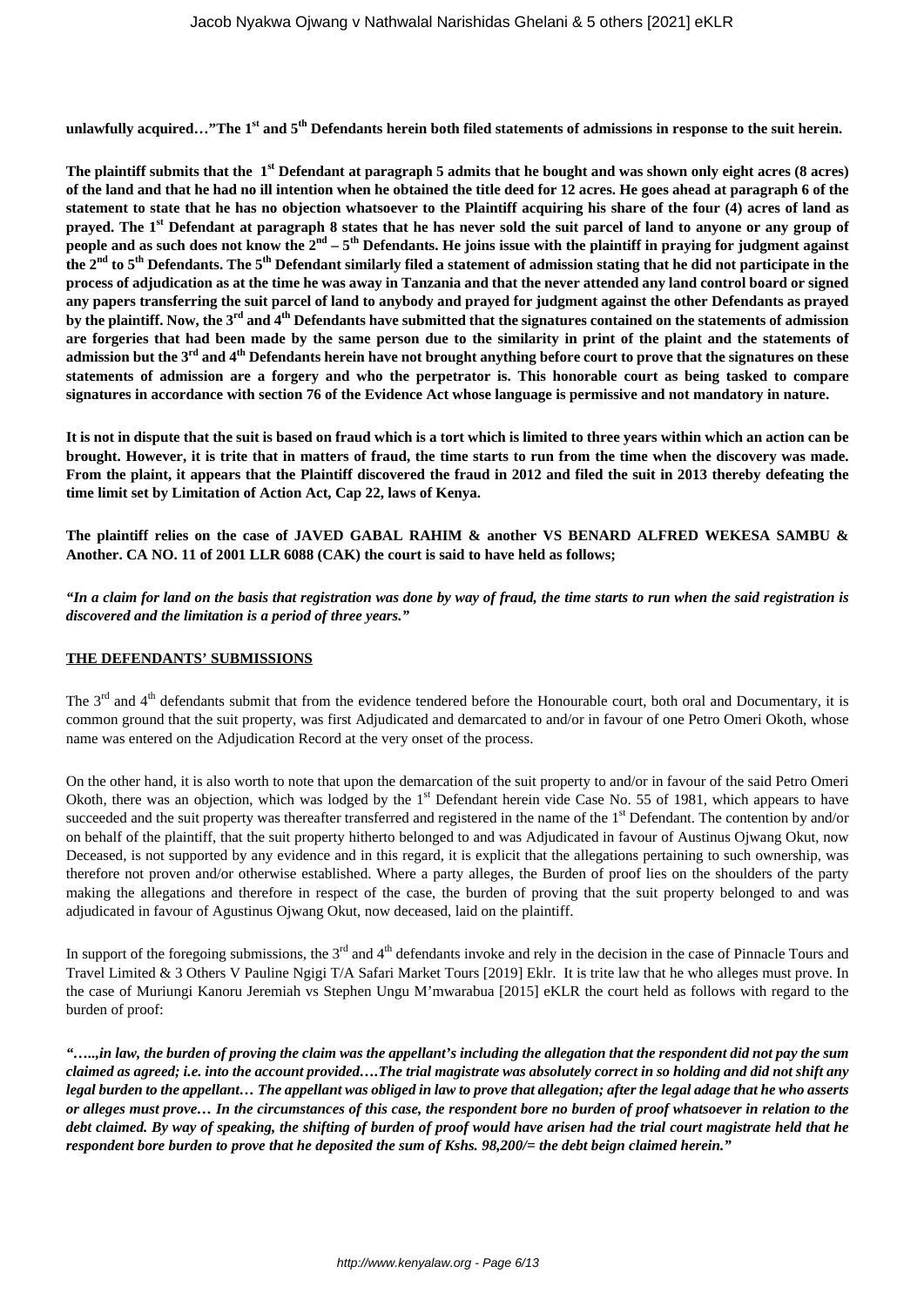From the foregoing decision, the  $3<sup>rd</sup>$  and  $4<sup>th</sup>$  defendants argue that it was the plaintiff who had made the allegations that the suit property herein, was hitherto adjudicated and/or demarcated in the name of Agustinus Ojwang Okut, now deceased. Consequently, the plaintiff was obliged to prove that allegation, but unfortunately the allegation under reference was not proved.

It is the  $3<sup>rd</sup>$  and  $4<sup>th</sup>$  Defendants' humble submissions that to the extent that the suit property was never Adjudicated nor demarcated in favour of Austinus Ojwang Okut, now deceased, the said property thus did not form and/or comprise of the Estate of the said Deceased and to the to the extent that the said property did not comprise of the Estate of the Deceased, the plaintiff herein, whether as the legal Administrator of the deceased or otherwise, cannot now purport and/or pretend that the suit property was fraudulently acquired from the Deceased or by extension that the estate of the deceased, was defrauded of the suit property.

The 3rd and  $4<sup>th</sup>$  defendants argue that it is settled law that no one can be defrauded of a property over and in respect of which the person in question, did not have any lawful and/or legitimate rights over, during his lifetime or at all.

The defendants invoke the Doctrine of *Nemo dat Quod non habet*, and rely on the decision in the case of DIAMOND TRUST BANK KENYA LTD V SAID HAMAD SHAMISI & 2 OTHERS [2015] eKLR

*Firstly, Section 26 (1) and (2) are exceptions to the general rule in the sale of goods that a person who does not have title to goods cannot, without the owner's authority or consent, sell and confer a better title in the goods than he has. (Nemo dat quod non habet).*

*These exceptions are examples of initiatives towards the protection of commercial transactions that Lord Denning famously referred to in BISHOPSGATE MOTOR FINANCE CORPORATION LTD V TRANSPOERT BRAKES LTD (1949) 1 KB 322, AT PP. 336 when he stated:*

*"In the development of our law, two principles have striven for masterly, the first is for the protecting of property; no one can give a better title than he himself possesses. The second is for the protection of commercial transactions; the person who takes in good faith and for value without notice should get a good title. The first principle has held sway for a long time, but it has been modified by the common law itself and by statue so as to meet the needs of our own times."*

**The 3rd and 4th defendants argue that the import and tenor of the Doctrine of Nemo dat quod non habet, was further amplified and/or otherwise deliberated upon in the decision in the case of KATANA KALUME & ANOTHER V MUNICIPAL COUNCIL FO MOMBASA & ANOTHER [2019] eKLKR.**

*"Nemo Dat quod Non Habet" (No one can give that which one does not have) equally applies to the purported allocation of the suit property herein to the 2nd defendant.*

*A person cannot give a better title than what he has, except in rare cases such as, a sale under an order of court, transfer of negotiable instrument to a holder in due course. None of these exceptions apply in this case, No person can ever pass a better title than the one he has. They relied on the decision of the court of Appeal in diamond Trust Bank Kenya Ltd vs. Said Hamad Shamisi & 2 others [2015] eKLR.*

*Firstly, section 26 (1) and (2) are exceptions to the general rule in the sale of goods that a person who dies not have title to goods cannot, without the owner's authority or consent, sell and confer a better title in the goods than he has. (Nemo dat quod non habet).*

*These exceptions are examples of initiatives towards the protection of commercial transactions that Lord Denning famously referred to in Bishopsgate Motor Finance Corporation Ltd vs transport Brakes Ltd (1949) 1 KB 322, at pp. 336 – 337 when he stated.*

From the foregoing decision, it is the 3<sup>rd</sup> and 4<sup>th</sup> Defendants' submissions that to the extent that the suit property, did not vest in the name of Austinus Ojwang Okut, now deceased and hence same did not comprise of the estate, there is no way the Plaintiff herein can seek to acquire and/or propagate the issue pertaining to the title. In the premises, it is the  $3<sup>rd</sup>$  and  $4<sup>th</sup>$  Defendants' humble submissions that the plaintiff herein, just as the Estate of the Deceased that he purports to represent, does not have any legitimate suit herein, ought to fail. According to the  $3<sup>rd</sup>$  and  $4<sup>th</sup>$  defendants, having made the very positive allegations, including the existence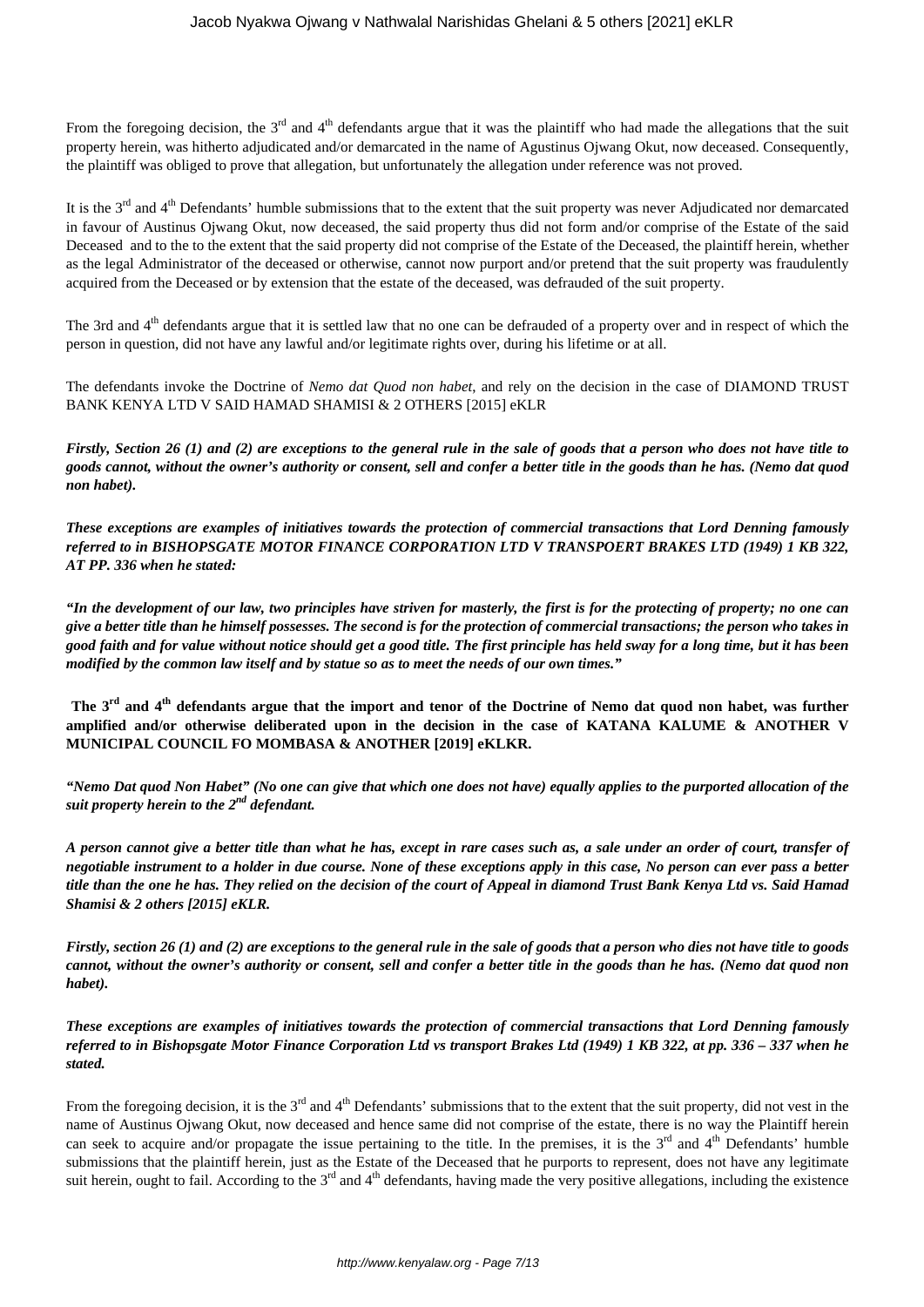## Jacob Nyakwa Ojwang v Nathwalal Narishidas Ghelani & 5 others [2021] eKLR

of a land agreement, it was incumbent upon the plaintiff herein to tender and/or to produce before the Honourable court evidence of Sale agreement, if any, that the Deceased entered into and/or executed with the  $1<sup>st</sup>$  Defendant pertaining to and/or concerning the suit property. The plaintiff herein produced and/or adduced before the Honourable court a copy of a land sale agreement. However, the land sale agreement which was produced by the plaintiff herein was between Ojwang Okut and Dr. Oluoch Okeyo Asango, the latter who is not a party to this suit.

The sale agreement which was produced herein, does not stipulate and/or state the parcel of land in respect of which same relates to. Nevertheless, even assuming that the sale agreement, which does not relate to the suit property, was meant to affect the suit property, one would have expected the said Dr. Oluoch Okeyo Asango, who was the purchaser, in terms of the land sale agreement, to be registered as the  $1<sup>st</sup>$  Adjudicated owner of the suit property.

From the evidence tendered by the plaintiff, it is worthy to note that the Plaintiff himself has stated at paragraph 9 of the plaint that the 1<sup>st</sup> Defendant herein, was registered and thereby became the registered owner on the  $23<sup>rd</sup>$  day of February 1983, following the completion and/or conclusion of the Adjudication and demarcation process.

On the other hand, the plaintiff also adduced before the Honourable curt evidence to show that one Agustinus Ojwang Okut, now deceased, died and/or passed on the 9<sup>th</sup> day of October 1990. For clarity, it is then evident that Agustinus Ojwang Okut, now deceased, who is purported to have been defrauded survived and/or lived for a period of more than 11 years, from the purported date of the sale agreement, without laying a claim to the portion of the suit property.

According to the defendants, the plaintiff herein seems to have been aware of the various transactions, touching on and/or affecting the suit property. The  $3<sup>rd</sup>$  and  $4<sup>th</sup>$  defendants rely on the contents of paragraph 12 of the plant, which is reproduced as hereunder"

# *"12..By a certificate of official search dated the 25th day of May 2010, it indicates that the suit land was registered in the names of SEDIME AGENCIES, THE 2ND Defendant on the 21st day of January 1999 and the land certificate issued to him".*

From the said paragraph according to the defendants, it is imperative to note that at the latest, if at all, the plaintiff herein discovered the alleged fraud on the 25<sup>th</sup> day of May 2010, when he procured and obtained a Certificate of Official Search.

Having ascertained and authenticated the Fraud, pertaining to and/or concerning the suit property, the plaintiff was thus obligated to file and/or commence the subject proceedings, which are anchored on Fraud, within 3 years from the date of discovery of the fraud.

In support of the foregoing submissions, the  $3<sup>rd</sup>$  and  $4<sup>th</sup>$  Defendant rely in the provisions of Section 4 (2) of the Limitation of Actions Act chapter 22 Laws of Kenya, which provide as hereunder:

## *(1)The following actions may not be brought after the end of six years from the date on which the cause of action accrued—*

*(a) actions founded on contract;* 

*(b) actions to enforce a recognizance;* 

*(c) actions to enforce an award;* 

*(d) actions to recover a sum recoverable by virtue of a written law, other than a penalty or forfeiture or sum by way of penalty or forfeiture; (e) actions, including actions claiming equitable relief, for which no other period of limitation is provided by this Act or by any other written law.* 

*(2) An action founded on tort may not be brought after the end of three years from the date on which the cause of action accrued:* 

*Provided that an action for libel or slander may not be brought after the end of twelve months from such date.*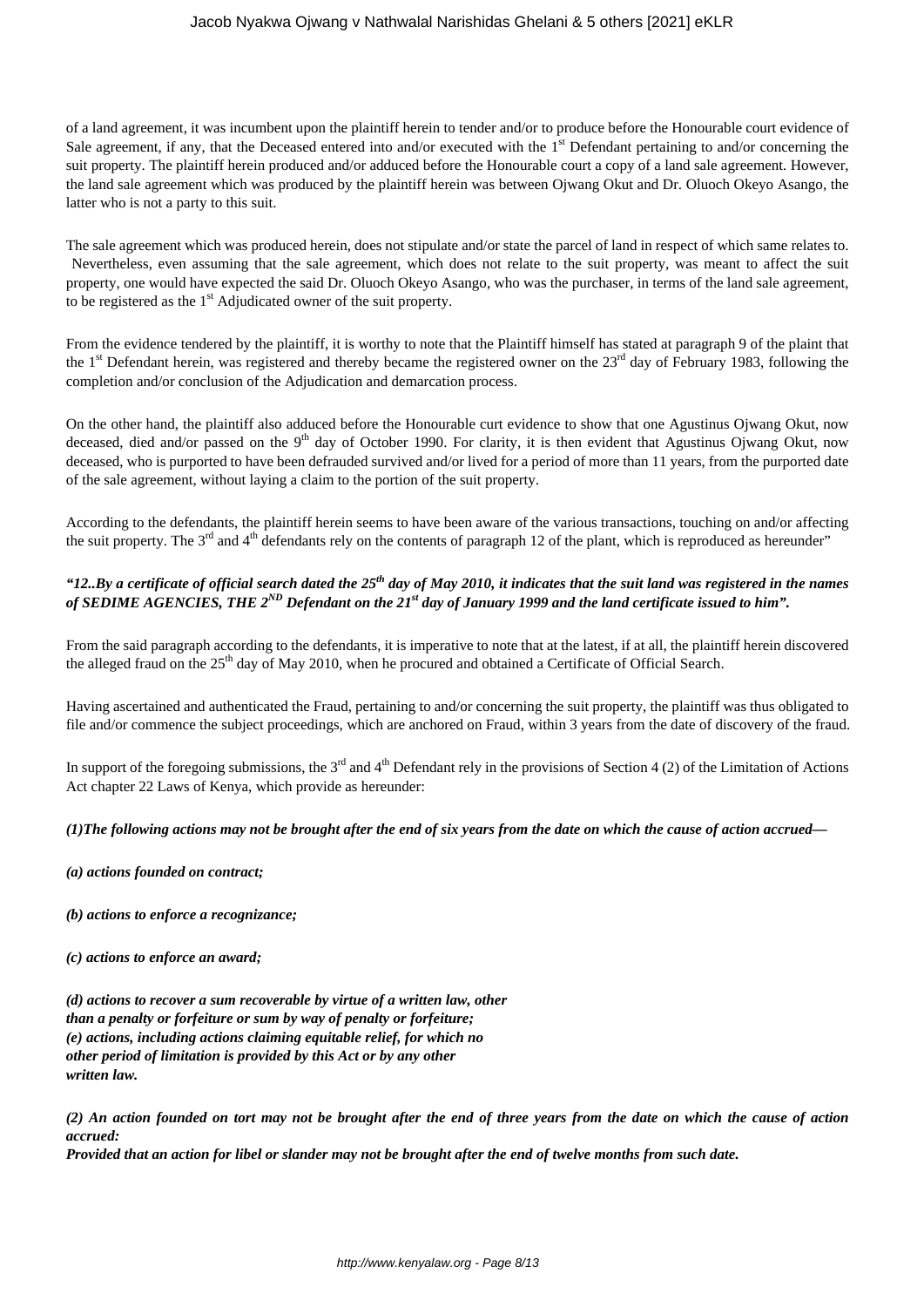From the plaint filed by and/or on behalf of the plaintiff herein, it is evident and/or notable that the plaintiff's claim is founded and/or based on illegality and Fraud. In this regard, it is settled law that the plaintiff was obliged not only to plead illegality and Fraud, but to proceed and particularize the particulars of Fraud. See Order 2 Rule 10 of the Civil Procedure Rules, 2010 which provide as hereunder:

# *2), every pleading shall contain the necessary particulars of* **any claim, defence or other matter pleaded including, without prejudice to the generality of the foregoing —**

## *(a)particulars of any misrepresentation, fraud, breach of trust, willful default or undue influence on which the party pleading relies; and*

The defendants submit that the mandatory nature in which claims anchored on fraud must be pleaded, has been the subject of numerous decisions, whereby it has been stipulated that unless Fraud is pleaded and particularized, the plaintiff cannot purport to adduce and/or tender any evidence of Fraud. In support of the foregoing submissions, the 3<sup>rd</sup> and 4<sup>th</sup> Defendants invoke and rely in the decision in the case of KURIA KIARIE AND 2 OTHERS VS SAMMY MAGERA (2018) eKLR.

*"The next and only other issue is fraud. The law is clear and we take it from the case of Vijay Morjaria vs Nansingh Madhusingh Darbar & Another [2000] eKLR, where Tunoi, JA. (as he then was) stated as follows:*

*"It is well established that fraud must be specifically pleaded and hat particulars of the fraud alleged must be stated on the face of the pleading. /the acts alleged to be fraudulent must, of course, be set out, and then it should be stated that these acts were done fraudulently. It is also settled law that fraudulent conduct must be distinctly alleged and distinctly proved, and it is not allowable to leave fraud to be inferred from the facts." The same procedure goes for allegations of misrepresentation and illegality.*

*26. As regards the standard of proof, this court in the case of Kinyanjjui Kamau vs George Kamau [2015] eKLR expressed itself as follows;-*

*"…It is trite law that any allegations of fraud must be pleaded and strictly proved. "See Ndolo vs Ndolo (2008) 1 KLR (G & F). 742 wherein the Court stated that; "…we start by saying that it was the respondent who was alleging that the will was a forgery and the burden to prove that allegation lay squarely in him Since the respondent was making a serious charge of forgery or fraud, the standard of proof required of him was obviously higher than that required in ordinary civil cases, namely proof upon a balance of probabilities; but that burden of proof on the respondent was certainly not one beyond a reasonable doubt as in criminal case…." In cases where fraud is alleged, it is not enough to simply infer fraud from the facts."*

The defendants argue that the certificates of official search which were produced by the plaintiff herein predate the filling of the suit. However, it is important to note that he 4<sup>th</sup> Defendant herein testified and informed the Honourable court that upon purchasing the suit property, same was transferred and registered in the names of the 3<sup>rd</sup> and 4<sup>th</sup> Defendants, albeit as Trustees of Afya Sacco Cooperative society Limited. It was the further testimony of the  $4<sup>th</sup>$  Defendant that upon the transfer and registration of the suit property in their respective names, the suit property was subjected to sub-division and was thus sub-divided into numerous numbers in terms of the Mutation.

The  $3<sup>rd</sup>$  and  $4<sup>th</sup>$  Defendants, placed before the Honourable court evidence in terms of Certificate of official search which were procured and/or obtained by the Advocate who was engaged to pursue due diligence. For clarity, the totality of the certificate of search which were placed before the Honourable court, showed that when the  $3<sup>rd</sup>$  and  $4<sup>th</sup>$  Defendants, dealt with the suit property, same was registered in the names of the  $2<sup>nd</sup>$  Defendant.

On the other hand, the 3<sup>rd</sup> and 4<sup>th</sup> Defendants have also placed before the honourable court a copy of the land sale agreement, which was prepared and/or executed between the vendor and themselves, which paved way for the sale, transfer and ultimate registration of the suit property in favour of the  $3<sup>rd</sup>$  and  $4<sup>th</sup>$  Defendants.

In view of the foregoing, it is the  $3<sup>rd</sup>$  and  $4<sup>th</sup>$  Defendants humble submissions that given the nature of the dealings and the documentation that underlines the transactions, the  $3<sup>rd</sup>$  and  $4<sup>th</sup>$  Defendants were Bona fide purchasers for value without notice of any defect in the Title. Consequently, the  $3<sup>rd</sup>$  and  $4<sup>th</sup>$  Defendants contend that by virtue of being Bona fide purchaser for value, their Title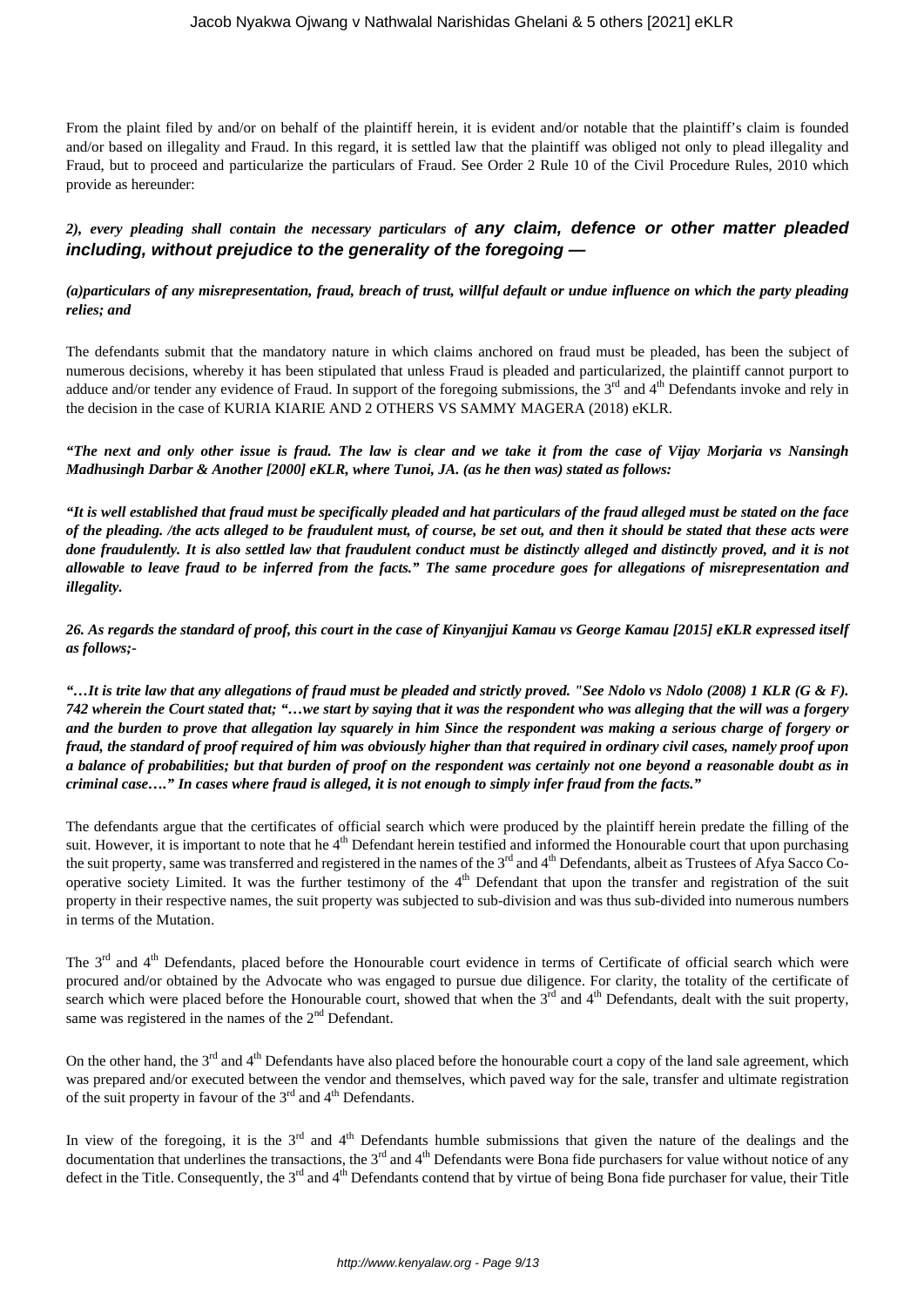which was lawfully registered, is not open to defeat and/or nullification by and/or at the instance of the plaintiff herein, who in any event, does not hold any legitimate interest, over and in respect of the suit property.

In support of the foregoing submissions, the  $3<sup>rd</sup>$  and  $4<sup>th</sup>$  Defendants, invoke and rely in the decision in the case of **WESTON GITONGA & 10 OTHERS V PETER RUGU GIKANGA & ANOTHER [2017] EKLR**

*23. Black's law Dictionary 8th Edition defines "bona fide purchaser" as:*

*"One who buys something for value without notice of another's claim to the property and without actual or constructive notice of any defects in or infirmities, claims or equities against the seller's title; one who has in good faith paid valuable consideration for property without notice of prior adverse claims."*

*24. In the Ugandan case of Katende v. Haridar & Company Limited [2008] 2 E.A 173 it was held:-*

*"For the purposes of this appeal, it suffices to describe a bona fide purchaser as a person who honestly intends to purchase the property offered for sale and does not intend to acquire it wrongly. For a purchaser to successfully rely on the bona fide doctrine, (he) must prove that:*

*a.he hold a certificate of title;*

*b.he purchased the property in good faith;*

*c.he had no knowledge of the fraud;*

*d.he purchased for valuable consideration;*

*e.the vendors had a parent valid title;*

*f.he purchased without notice of any fraud;*

*g.he was not party to any fraud.*

*Emphasis added].*

# *A bona fide purchaser of a legal estate without notice has absolute unqualified and answerable defence against claim of any prior equitable owner.":*

# **DETERMINATION AND ANALYSIS**

I have considered the evidence on record and do find that the first issue for determination is whether or not the suit parcel of land comprised the estate of the deceased Augustinus Ojwang Okut and if so, whether or not the plaintiff has the locus to bring this suit. The adjudication panel allocated the suit property to Petro Omeri Okoth, whose name was entered on adjudication record at the very onset of the process. It is also clear that the 1<sup>st</sup> defendant lodged an objection through case number 55 of 1981 that succeeded and the suit property was registered in his name. Upon registration of the suit property in the name of the 1<sup>st</sup> Defendant, Mr. Petro Omeri Okoth and Augustinus Ojwang Okut lost any interest in the suit property and therefore the plaintiff has no locus to claim any interest in the property. It is a principle of law that whoever lays a claim before the court against another has the burden to prove it. Sections 107 and 108 of the Evidence Act provide as follows:

*107 "(1) Whoever desires any court to give judgment as to any legal right or liability dependent on the existence of facts which he asserts must prove that those facts exist.*

*(2) When a person is bound to prove the existence of any fact it is said that the burden of proof lies on that person.*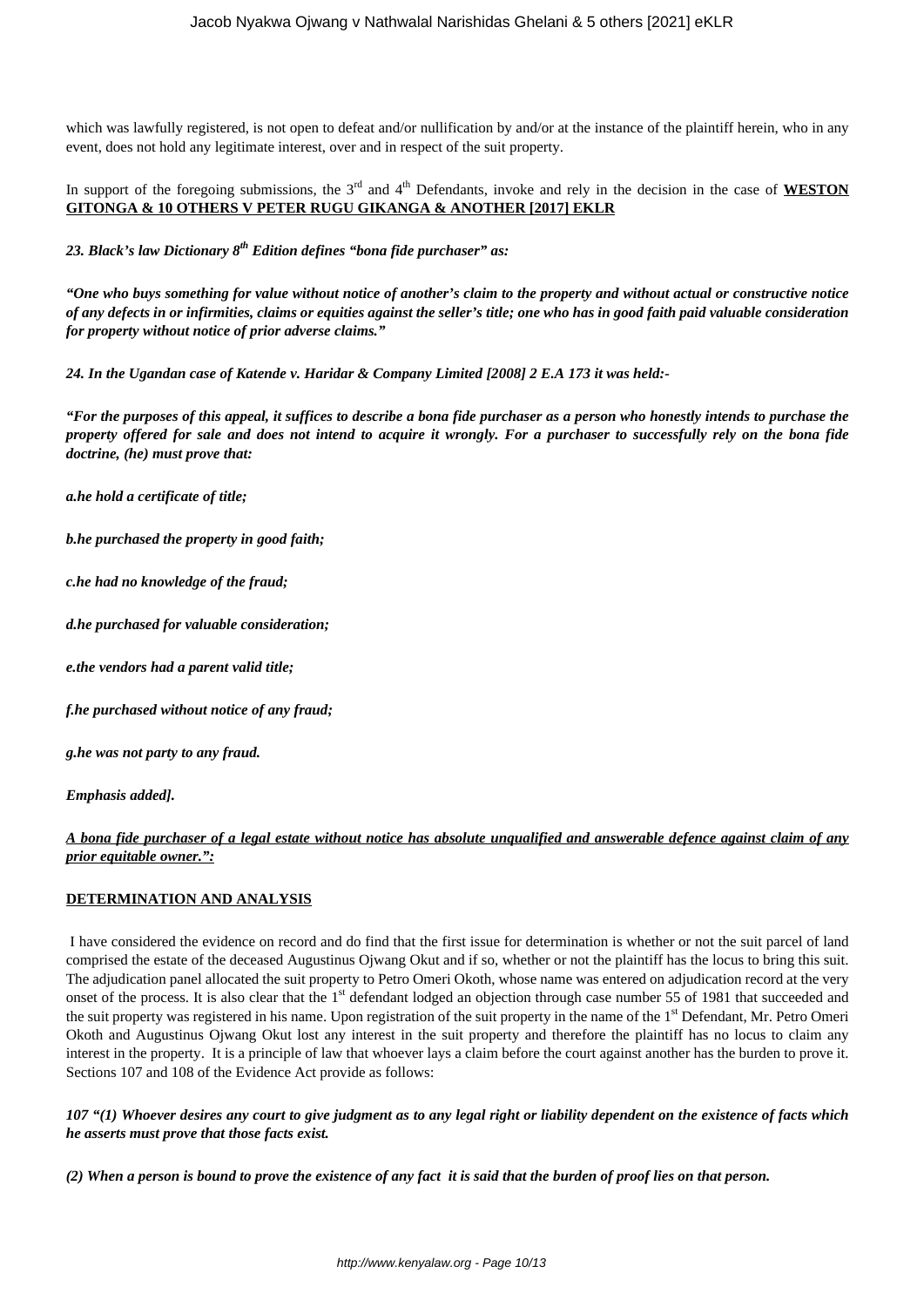## *108. The burden of proof in a suit or proceeding lies on that person who would fail if no evidence at all were given on either side."*

I do find that the Plaintiff has failed to prove that his father had any interest in the suit property. It is trite law that whoever alleges in any case has the burden of proof. The Plaintiff has failed to prove that there was any agreement between himself, his father on one side and the 1<sup>st</sup> Defendant on the other side. He has also failed to prove that the land in dispute belonged to his father Augustinus Ojwang Okut. The alleged agreement of sale was not signed by the 1<sup>st</sup> Defendant and the plaintiff's father. I do find that the plaintiff has failed to prove that the property in dispute is comprised within the estate of the deceased Augustinus Ojwang Okut who was never registered as the proprietor of the suit land.

In the case of **Muriungi Kanoru Jeremiah vs Stephen Ungu M'mwarabua [2015] eKLR** where the court held as follows with regard to the burden of proof:

*"...As I have already stated, in law, the burden of proving the claim was the appellant's including the allegation that the respondent did not pay the sum claimed as agreed; i.e. into the account provided....The trial magistrate was absolutely correct in so holding and did not shift any legal burden to the appellant.....The appellant was obliged in law to prove that allegation; after the legal adage that he who asserts or alleges must prove.... In the circumstances of this case, the respondent bore no burden of proof whatsoever in relation to the debt claimed. By way of speaking, the shifting of burden of proof would have arisen had the trial court magistrate held that the respondent bore burden to prove that he deposited the sum of Kshs. 98,200/= the debt being claimed herein."*

The treatise, **The Halsbury's Laws of England, 4th Edition, Volume 17,** at paras 13 and 14: describes it thus*:*

*"The legal burden is the burden of proof which remains constant throughout a trial; it is the burden of establishing the facts and contentions which will support a party's case. If at the conclusion of the trial he has failed to establish these to the appropriate standard, he will lose. The legal burden of proof normally rests upon the party desiring the court to take action; thus a claimant must satisfy the court or tribunal that the conditions which entitle him to an award have been satisfied. In respect of a particular allegation, the burden lies upon the party for whom substantiation of that particular allegation is an essential of his case. There may therefore be separate burdens in a case with separate issues."*

*[16] The legal burden is discharged by way of evidence, with the opposing party having a corresponding duty of adducing evidence in rebuttal. This constitutes evidential burden. Therefore, while both the legal and evidential burdens initially rested upon the appellant, the evidential burden may shift in the course of trial, depending on the evidence adduced. As the weight of evidence given by either side during the trial varies, so will the evidential burden shift to the party who would fail without further evidence""*

The second issue is whether the suit is time barred, I do find that the plaintiff has sued on behalf of the estate of the deceased Augustus Ojwang Okut who died on  $9/10/1990$ . The deceased died 10 years after the alleged sale to the 1<sup>st</sup> Defendant. He never sued the 1<sup>st</sup> Defendant in his life time and never occupied the suit property. Infact he never claimed the suit property. His son has come to court after 33 years from the date of registration of the  $1<sup>st</sup>$  defendant.

## **Section 4 (2) provides:**

# **"(2) An action founded on tort may not be brought after the end of three years from the date on which the cause of action accrued:**

## **Provided that an action for libel or slander may not be brought after the end of twelve months from such date."**

The deceased plaintiff's father never bothered to sue the  $1<sup>st</sup>$  Defendant for the suit property and therefore lost the right to sue after the expiry of 3 years after the 1<sup>st</sup> defendant was adjudicated as the owner of the suit-land and after Adega Sunga Wagude was registered as the proprietor. The plaintiff herein discovered the alleged fraud on 25/5/2010 and was supposed to sue by the 25/5/2013 but came to court on 17/9/2013 more than 3 years after discovering the fraud. I do find the suit to be time bared.

The 4th issue is whether fraud was properly particularized and proved. Under **Order 2 rule 4** of the **Civil Procedure Rules** it was incumbent upon the plaintiff to plead fraud specifically. The order succinctly provides as follows: -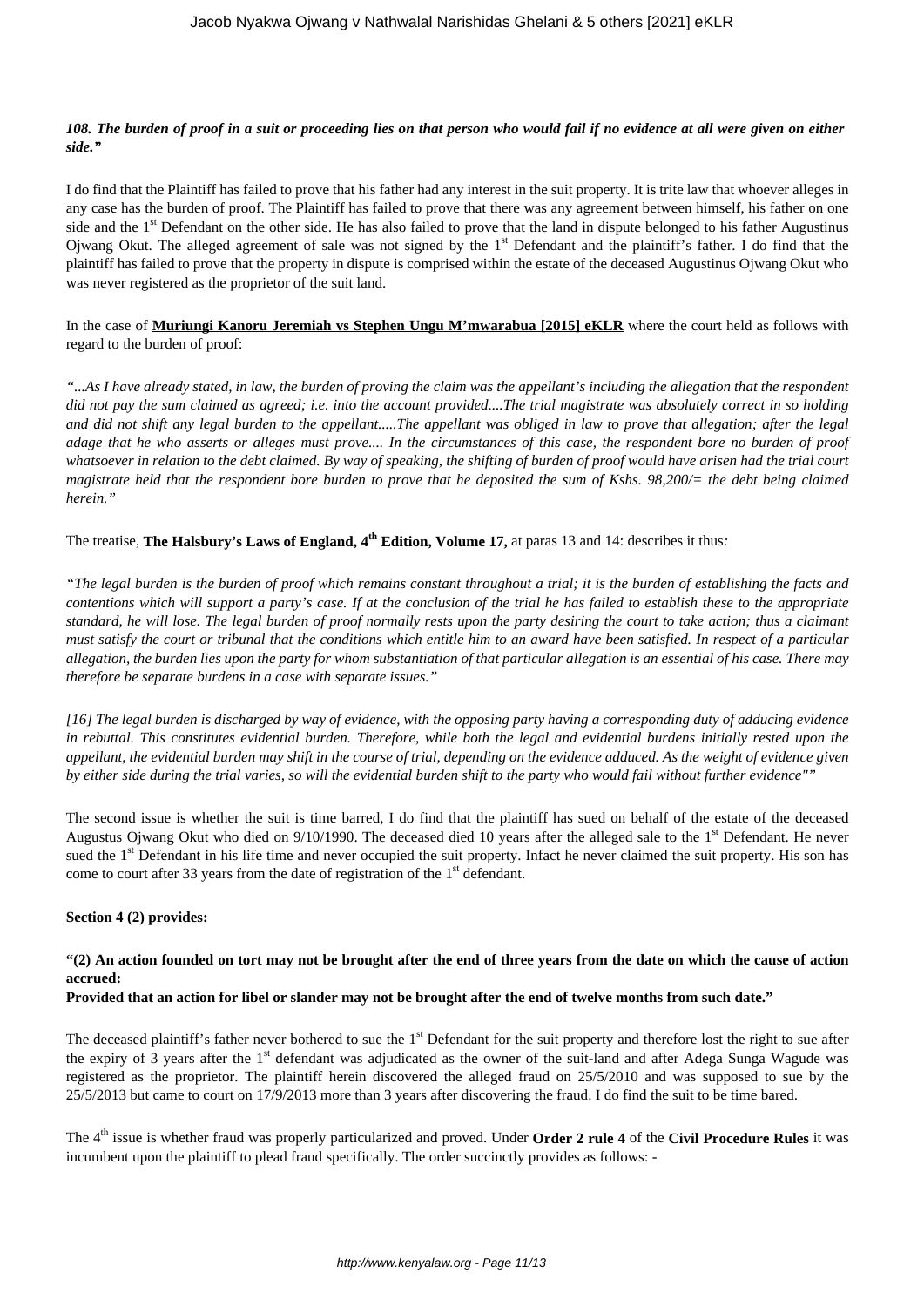*4. (1) A party shall in any pleading subsequent to a plaint plead specifically any matter, for example performance, release, payment, fraud, inevitable accident, act of God, any relevant Statute of limitation or any fact showing illegality—*

*(a) which he alleges makes any claim or Defence of the opposite party not maintainable;*

*(b) which, if not specifically pleaded, might take the opposite party by surprise; or*

*(c) which raises issues of fact not arising out of the preceding pleading.*

*(2) ….*

In the case of *Koinange & 13 Others V. Charles Karuga Koinange 1986 KLR at page 23 Justice Amin citing the case of Ratilal Patel Makanji (1957) EA 314 observed as follows:*

*"When fraud is alleged by the plaintiffs, the onus is on the plaintiffs to discharge the burden of proof. Allegations of fraud must be strictly proved, although the standard of proof may not be so heavy as to require proof beyond reasonable doubt, something more than a balance of probabilities is required"*

Furthermore, in *Vijay Morjaria v Nansingh Madhusingh Darbar & another [2000] eKLR (Civil Appeal No. 106 of 2000)* Tunoi JA (as he then was) stated as follows*:*

*"It is well established that fraud must be specifically pleaded and that particulars of the fraud alleged must be stated on the face of the pleading. The acts alleged to be fraudulent must of course be set out, and then it should be stated that these acts were done fraudulently. It is also settled law that fraudulent conduct must be distinctly alleged and as distinctly proved, and it is not allowable to leave fraud to be inferred from the facts." (Emphasis ours)*

It is clear that the plaintiff did not give particulars of fraud and therefore ambushed the defendants at the hearing of the case.

Moreover, the plaintiff failed to prove the allegations of fraud. Ultimately, I do find that the pleadings on fraud are insufficient and the evidence did not depict any fraud.

The third issue is whether the  $3<sup>rd</sup>$  and  $4<sup>th</sup>$  defendants were bonafide purchasers for value without notice of any fraud I rely on section 80 of the Land Registration Act no 12 of 2012 that provides as follows: -

**"80. (1) Subject to subsection (2), the court may order the rectification of the register by directing that any registration be cancelled or amended if it is satisfied that any registration was obtained, made or omitted by fraud or mistake**

**(2). The register shall not be rectified to affect the title of a proprietor who is in possession and had acquired the land, lease or charge for valuable consideration, unless the proprietor had knowledge of the omission, fraud or mistake in consequence of which the rectification is sought, or caused such omission, fraud or mistake or substantially contributed to it by any act, neglect or default."**

This court further finds that the 3<sup>rd</sup> and 4<sup>th</sup> Defendants were bonafide purchasers for value without notice of any fraud and in fact the plaintiff did not prove fraud against the defendants. The  $3<sup>rd</sup>$  and  $4<sup>th</sup>$  defendants did a search and found that the property was registered in the names of the  $2^{nd}$  Defendant and the  $2^{nd}$  Defendant held a title in respect of the suit property. The  $3^{rd}$  and  $4^{th}$ Defendants executed an agreement and paid Kshs. 16,800,000 to James Odhiambo Ojolo T/A Sadine agencies. Upon payment, they subdivided the parcel of land and distributed to members who are now in possession. I do find that the 3<sup>rd</sup> and 4<sup>th</sup> defendants were innocent purchasers for value without notice of any wrong doing. The upshot of the above is that the plaintiff has failed to prove his claims on a balance of probabilities and the suit is dismissed with costs.

# **DATED, SIGNED AND DELIVERED AT KISUMU THIS 7TH DAY OF DECEMBER, 2021**

**ANTONY OMBWAYO**